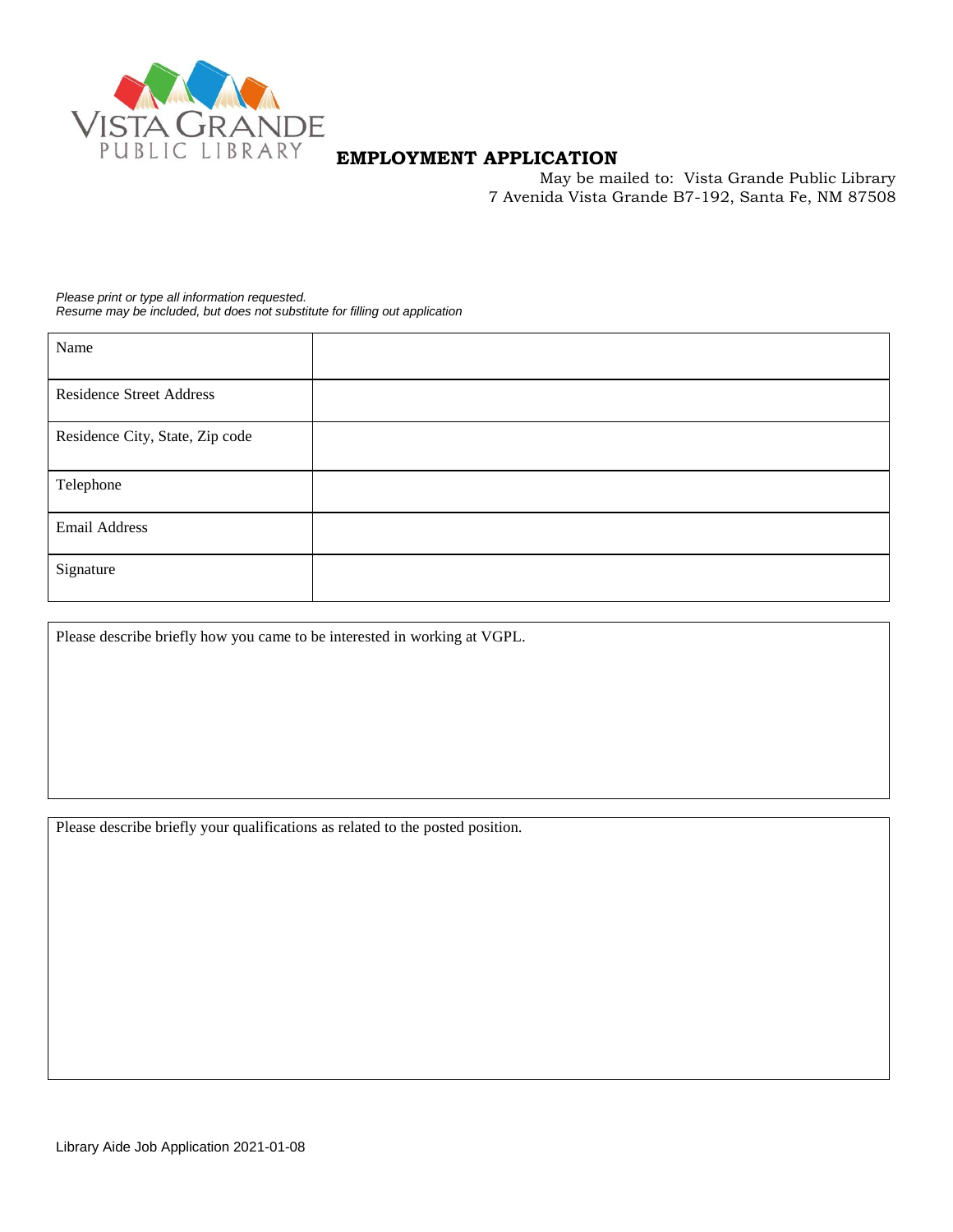

### **EMPLOYMENT APPLICATION**

May be mailed to: Vista Grande Public Library 7 Avenida Vista Grande B7-192, Santa Fe, NM 87508

Anything else you think we should know

Posted hours for this position: 2 hour shifts varying weekdays and 10:30-4:30 Alternate Saturdays, total no more than 20 hours per pay period: Can you work these hours?:

### \_\_\_Yes \_\_\_No

| Education   | Name of School | Location | Graduated? | Major | Degree |
|-------------|----------------|----------|------------|-------|--------|
| High School |                |          |            |       |        |
|             |                |          |            |       |        |
|             |                |          |            |       |        |
| College     |                |          |            |       |        |
|             |                |          |            |       |        |
|             |                |          |            |       |        |
|             |                |          |            |       |        |
| Other       |                |          |            |       |        |
|             |                |          |            |       |        |
|             |                |          |            |       |        |

#### Please list the name and contact information of two references:

| Name | Phone number | Email | Type of reference |
|------|--------------|-------|-------------------|
|      |              |       |                   |
|      |              |       |                   |
|      |              |       |                   |
|      |              |       |                   |
|      |              |       |                   |
|      |              |       |                   |
|      |              |       |                   |
|      |              |       |                   |

#### HAVE YOU EVER BEEN CONVICTED OF A CRIME? No Yes

\_\_\_\_\_\_\_\_\_\_\_\_\_\_\_\_\_\_\_\_\_\_\_\_\_\_\_\_\_\_\_\_\_\_\_\_\_\_\_\_\_\_\_\_\_\_\_\_\_\_\_\_\_\_\_\_\_\_

If yes, explain number of conviction(s), nature of offense(s) leading to conviction(s), how recently such offense(s) was/were committed, sentence(s) imposed, and type(s) of rehabilitation. \_\_